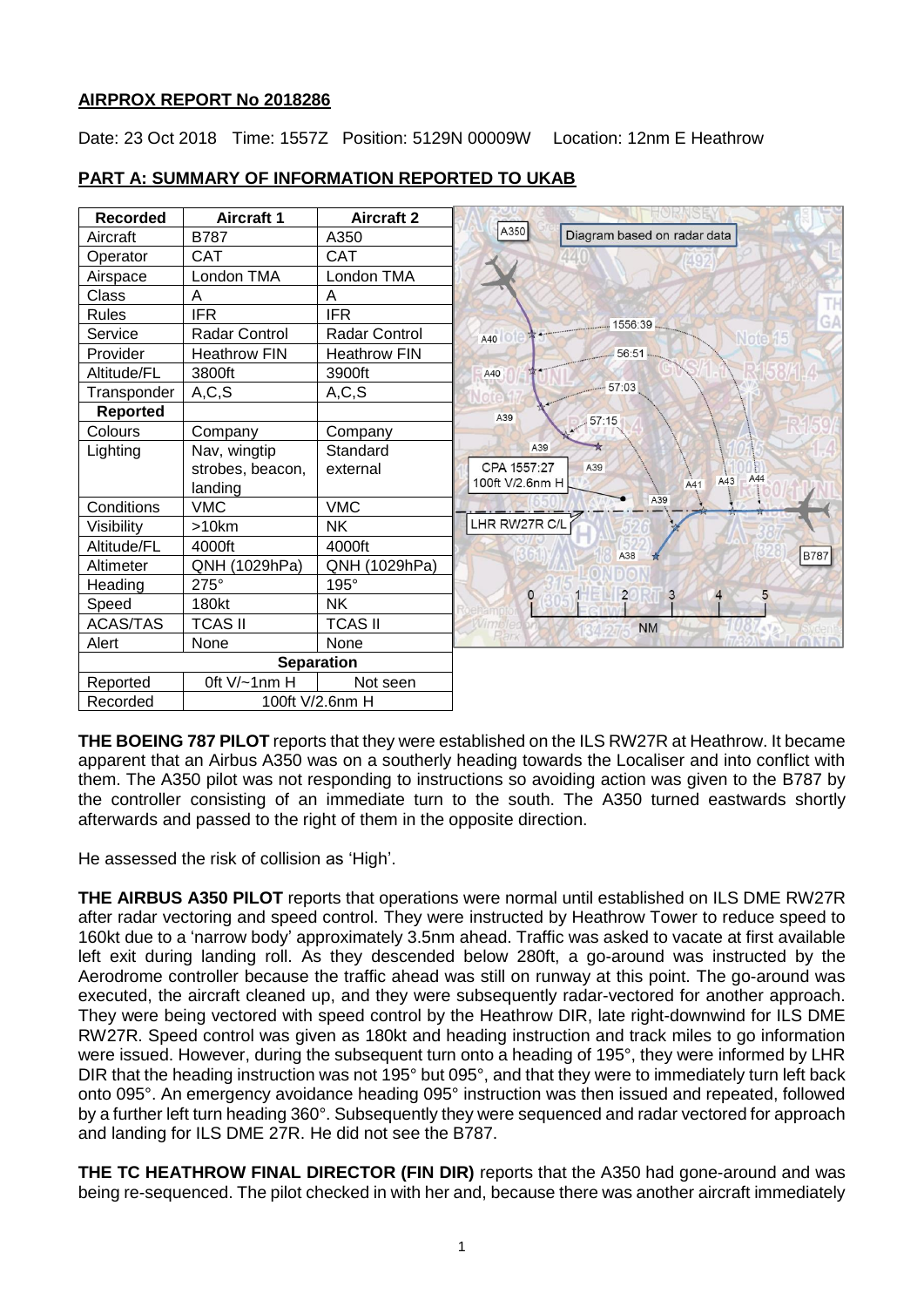on top of him, she turned the A350 pilot right onto 095° and reduced his speed to 180kt. The B787 was just establishing onto RW27R at about 14nm when she noticed that the A350's heading did not look right. She informed the pilot that the heading should have been heading 095° and to turn left onto 080°. She did not think that she received a readback and then the pilot said they were turning onto 095°. She replied negative, turn left immediately onto 360°, but again she did not think that she received a readback. Her only option then was to break the B787 off its approach as the A350 was heading straight towards it. She gave the B787 pilot avoiding action and turned him left onto south. She returned to the A350 pilot and gave him avoiding action onto north. She then gave Traffic Information to the B787 pilot and he reported that he had the traffic in sight.

### **Factual Background**

The weather at Heathrow was recorded as follows:

METAR COR EGLL 231550Z AUTO 30010KT 9999 NCD 15/08 Q1029 NOSIG=

### **Analysis and Investigation**

# **CAA ATSI**

At 1555:42, the B787 was on a closing heading for the ILS RWY27R. The A350 was downwind right-hand for RWY27R, having carried out a go-around from a previous approach, and was instructed to *"reduce speed one eight zero knots and turn right heading zero nine five".* The pilot readback *"one eight zero knots, right heading zero nine five"* 

**Note:** In the A350 pilot's report they state that they were issued with a heading of 195°.

At 1556:20 (Figure 1), the A350 could be seen turning south. The controller advised the A350 pilot that the heading was 095° and instructed them to turn left immediately heading 080°.The pilot readback "*heading 095 degrees"*. The controller responded by reiterating the instruction to turn left immediately heading 080°. Having received no readback the controller then repeated the instruction again, to turn left immediately heading 080°.

**Note:** The pilot can be heard faintly in the background transmitting at the same time as the controller, however, the content of their transmissions could not be determined, and the pilot report does not mention heading 080° at any point.



Figure 1 – 1556:20.

At 1556:42 (Figure 2), the controller instructed the B787 pilot *"avoiding action turn left immediately heading 180 degrees".* The pilot readback *"left immediately".* The controller reiterated that the heading was south. The pilot responded with *"heading south".*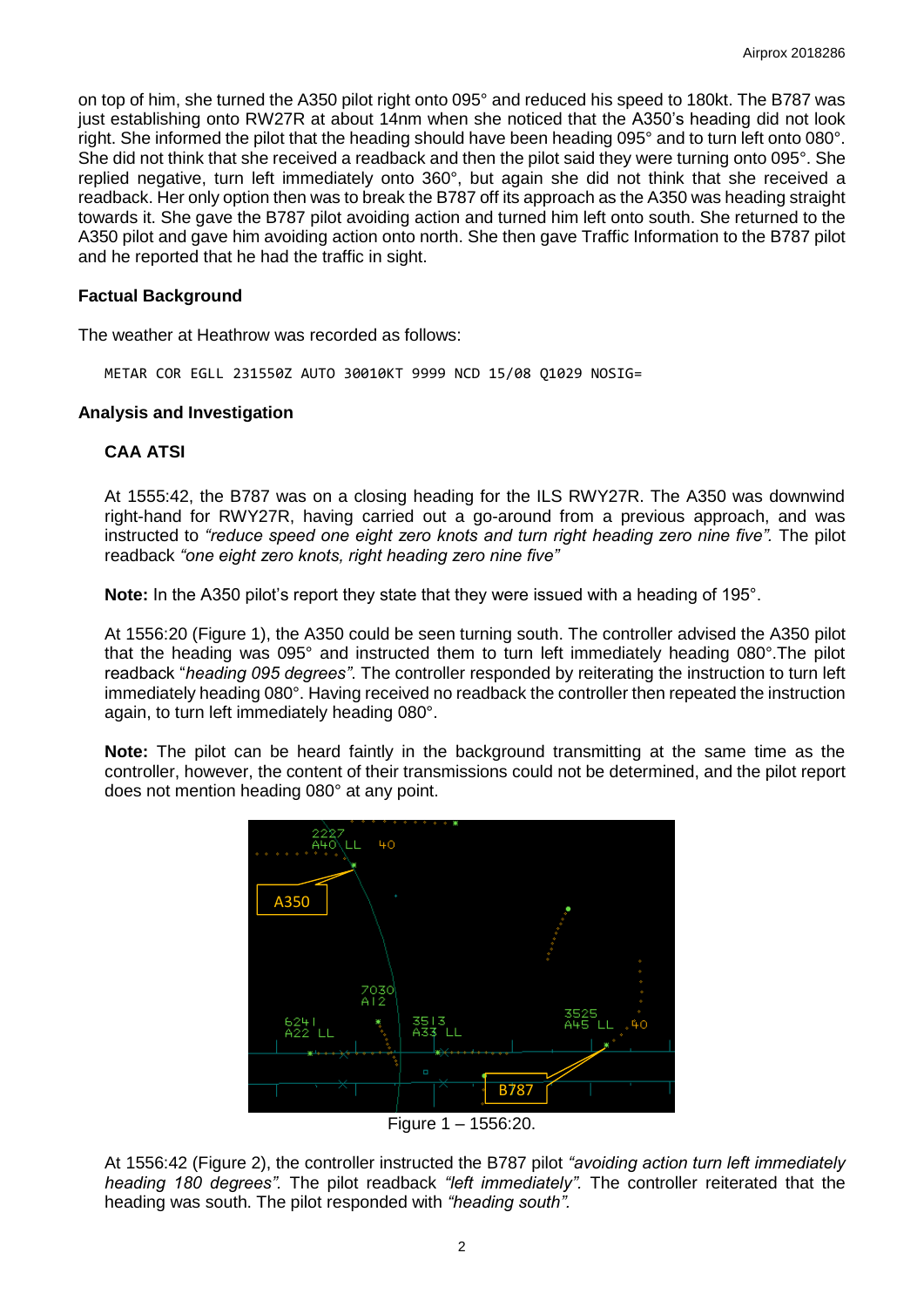

Figure 2 – 1556:42.

At 1557:02, the controller instructed the A350 pilot *"avoiding action, avoiding turn left heading 360 degrees".* The pilot responded with *"360 degrees".*

At 1557:20 (Figure 3), the controller advised the B787 pilot *"traffic just going behind you now 4000 feet"*. The pilot reported visual with the traffic.



Figure 3 – 1557:20. Figure 4 - 1557:40.

CPA occurred at 1557:40 (Figure 4), with the aircraft separated by 2.6nm laterally and 200ft vertically. [Another radar recording, timed at 1557:25, shows the two aircraft separated vertically by 100ft, at the same horizontal distance.]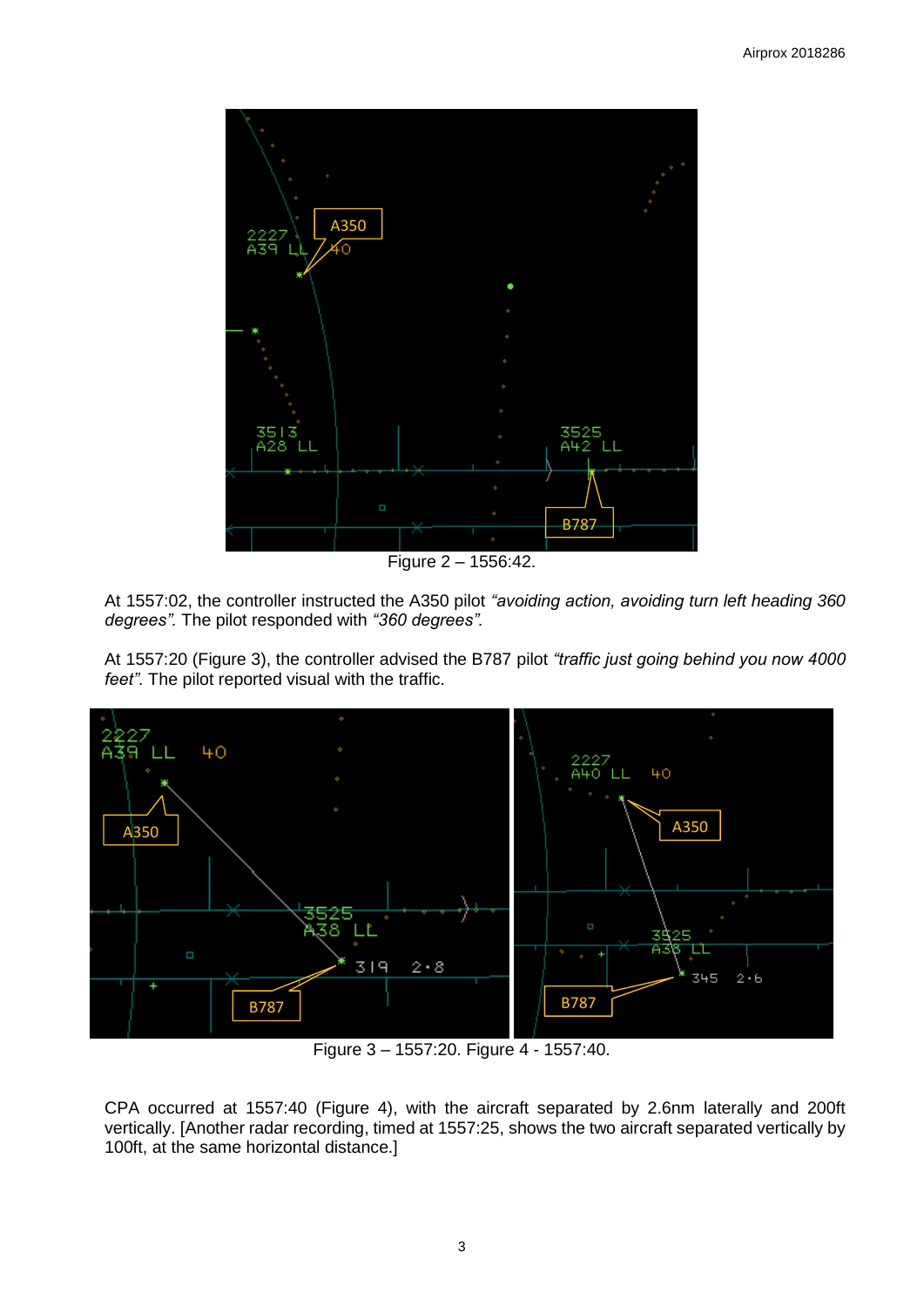The Airprox took place within Class A airspace, with both aircraft operating IFR under a Radar Control Service from the Heathrow Director.

CAP 493, Manual of Air Traffic Services Part 1, states<sup>1,2</sup>

*3C.1 If, for any reason, a controller is faced with a situation in which two or more aircraft are separated by less than the prescribed minima, e.g. ATC errors or differences in the pilot's estimated and actual times over reporting points, he is to:* 

*(1) use every means at his disposal to obtain the required minimum with the least possible delay; and* 

*(2) when considered practicable, pass traffic information if an ATS surveillance service is being provided, otherwise, pass essential traffic information.* 

The controller very quickly realised that the A350 pilot had not complied with the instruction to fly heading 095° and that a loss of separation was about to occur. Avoiding action instructions were initially passed to the pilot of the A350, who readback the initial heading of 095° and not the avoiding action heading of 080°. The controller picked up the incorrect readback and corrected the pilot, repeating the instruction twice. When the controller did not receive an accurate readback from the A350 pilot they turned their attention to the B787 pilot and issued them with avoiding action instructions. This was then followed by further avoiding action to the A350 pilot and then Traffic Information to the B787 pilot that enabled the pilot to visually acquire the A350.

The controller used every means at their disposal to regain the required minimum separation with the least possible delay. They effectively discharged their responsibilities in the provision of a Radar Control Service and should be commended for their defensive controlling techniques and timely actions.

#### **UKAB Secretariat**

The B787 and A350 pilots share an equal responsibility for collision avoidance and not to operate in such proximity to other aircraft as to create a collision hazard<sup>3</sup>. Pilots are required to comply with ATC instructions within Class A airspace.

Required separation was 3nm horizontally or 1000ft vertically.

### **Comments**

The B787 Operating Company reports that, from their perspective, a query was sent to the providers of their TCAS equipment to confirm whether the B787 should have generated a TCAS RA/TA alert. It was confirmed that the separation and aircraft parameters were such that the aircraft did not reach the threshold for either alert.

### **Summary**

An Airprox was reported when a B787 and an A350 flew into proximity in the London CTA at 1557hrs on Tuesday 23<sup>rd</sup> October 2018. Both pilots were operating under IFR in VMC and were in receipt of a Radar Control Service from the Heathrow Final Director.

# **PART B: SUMMARY OF THE BOARD'S DISCUSSIONS**

Information available included reports from both pilots, the controller concerned, area radar and RTF recordings and reports from the appropriate ATC and operating authorities.

l <sup>1</sup> Section 1, Chapter 3, Separation Standards.

<sup>2</sup> Section 1, Chapter 3, Loss of Separation.

<sup>3</sup> SERA.3205 Proximity.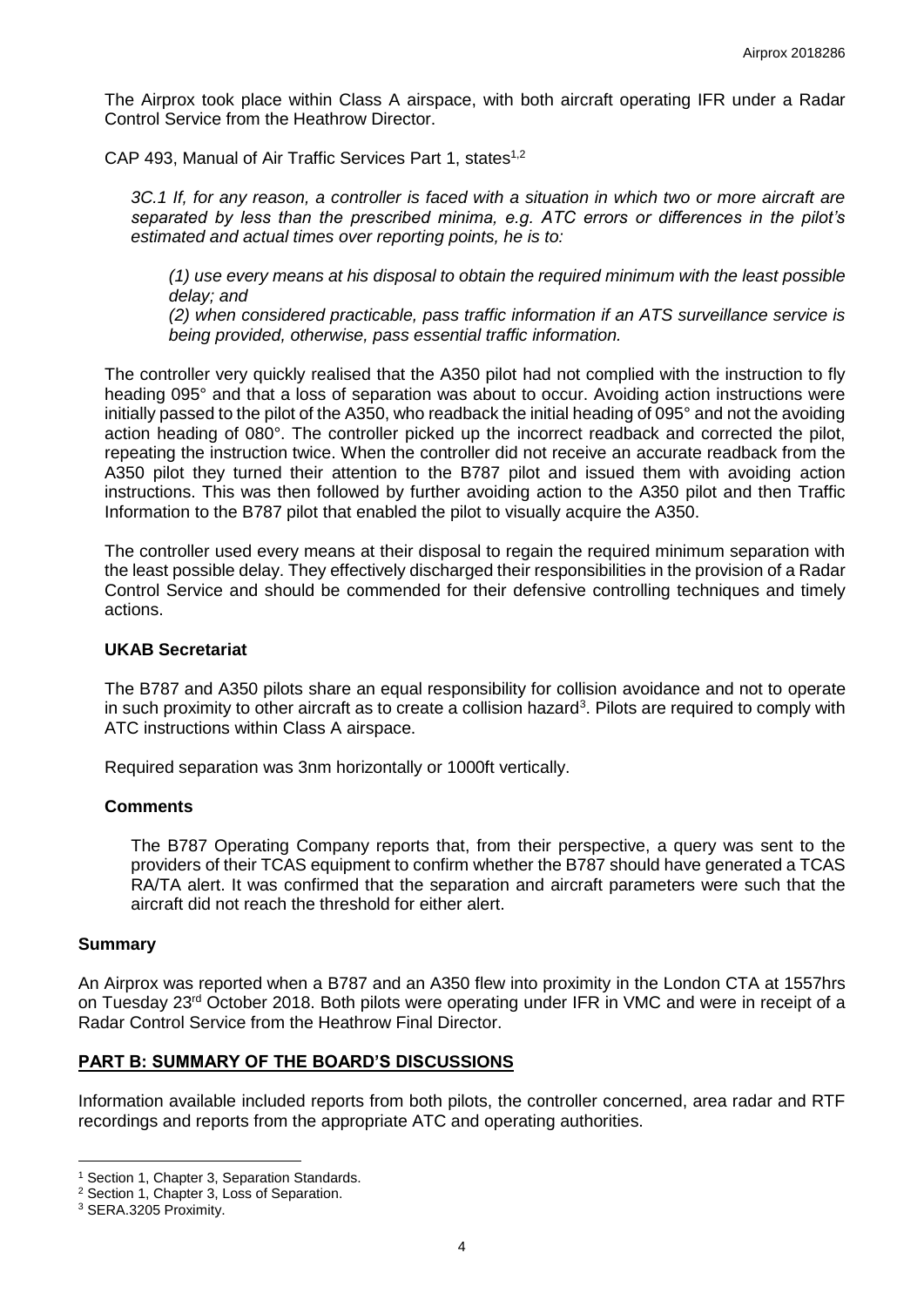Looking first at the actions of the A350 pilot, the Board noted that the need to conduct a go-around was always a high workload situation for pilots involving aircraft reconfiguration, climb instructions, speed control, heading changes and likely reconfiguration of aircraft FMS data. In these circumstances, the PNF would be communicating with ATC whilst the PF would be responding to any instructions from ATC whilst reconfiguring and flying the aircraft. Notwithstanding, such eventualities are practiced and subject to well-defined Crew Resource Management procedures that should be pre-briefed as a potential eventuality before the approach. In this instance, although the PNF had correctly readback the initial heading as 095°, it was likely that the PF had either misheard the clearance or had mistakenly set 195° on the FCU instead. In discussing how this might have occurred, a Civil Airline Pilot member suggested that there had possibly been a Crew Resource Management communication breakdown in the cockpit. The pilots should have cross-checked the heading selected and, if there had been any discrepancy, this would then have been resolved. Some members wondered how prepared the crew were for the potential go-around, and whether the crew had been distracted by the increased workload. Even when the controller had subsequently instructed the pilot to turn left immediately heading 080° the pilot had readback heading 095°, and this hinted at a serious loss of situational awareness and lack of assimilation of information by the A350 crew, especially given that the controller repeated the instruction on two occasions with no further response received from the A350 crew. It was not until this was followed by an avoiding action left turn heading 360° that the A350 crew readback the correct information.

For their part, the B787 crew had detected that the A350 was not responding correctly to ATC instructions and were monitoring the situation. With the A350 heading towards their approach path, the controller issued the B787 crew with an avoiding action turn heading 180° and, with Traffic Information also passed to the B787 crew, they were able to immediately carry out the turn and subsequently report visual contact with the A350.

The Board were quick to commend the actions of the Heathrow Final Director, who had promptly detected that the A350 pilot was turning onto an incorrect heading and had passed timely and effective instructions to its pilot to try and resolve the situation. Because the A350 pilot was not responding to her remedial heading instructions, she then swiftly issued an avoiding action turn to the B787 pilot to resolve the impending conflict before the A350 pilot then read back his avoiding action turn onto 360°.

Turning to the cause and risk of the Airprox, the Board quickly agreed that the incident had occurred because the A350 pilot did not comply with his clearance and had turned into conflict with the B787. That being said, the Board noted that, at CPA, the two aircraft were still separated by 100ft vertically and 2.6nm horizontally. Accordingly, it was judged that there had been no risk of a collision (primarily due to the timely and effective actions of the controller) although it could not be said that normal safety standards and procedures had pertained (Category E). Therefore, because safety had been degraded, the Board assessed the risk as Category C.

# **PART C: ASSESSMENT OF CAUSE AND RISK**

Cause: The A350 pilot did not comply with his clearance and turned into conflict with the B787.

Degree of Risk: C.